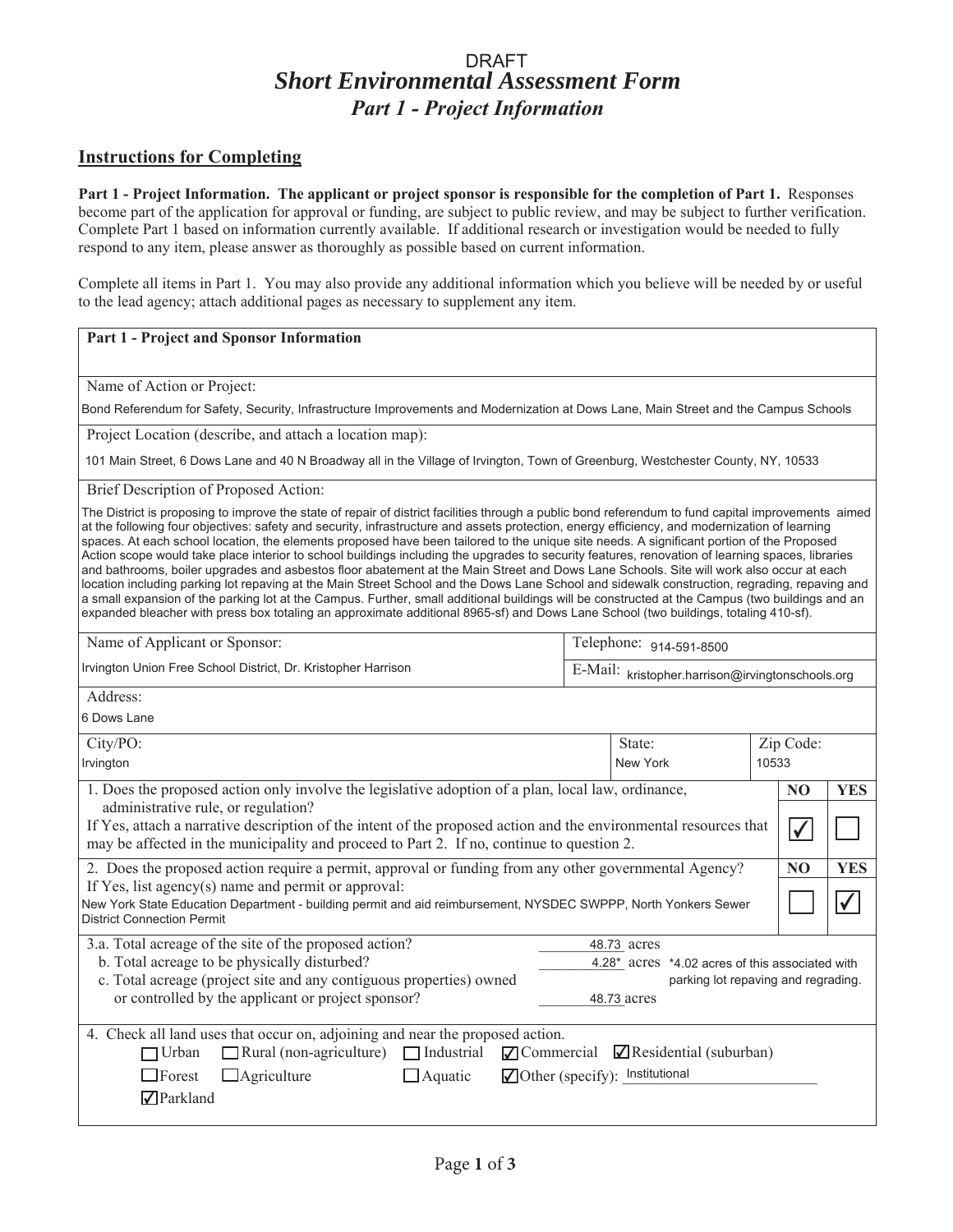## DRAFT

| 5. Is the proposed action,<br>a. A permitted use under the zoning regulations?<br>N/A The school district is exempt from local                                                                                                                           | N <sub>O</sub> | <b>YES</b>     | N/A                          |
|----------------------------------------------------------------------------------------------------------------------------------------------------------------------------------------------------------------------------------------------------------|----------------|----------------|------------------------------|
| zoning requirements.<br>b. Consistent with the adopted comprehensive plan?                                                                                                                                                                               |                |                | $\checkmark$<br>$\checkmark$ |
|                                                                                                                                                                                                                                                          |                |                |                              |
| 6. Is the proposed action consistent with the predominant character of the existing built or natural<br>landscape?                                                                                                                                       |                | N <sub>O</sub> | <b>YES</b>                   |
|                                                                                                                                                                                                                                                          |                |                | $\checkmark$                 |
| 7. Is the site of the proposed action located in, or does it adjoin, a state listed Critical Environmental Area?                                                                                                                                         |                | N <sub>O</sub> | <b>YES</b>                   |
| If Yes, identify: Dows Lane and 101 Main Street: Name: Hudson River, Name: County & State Park Lands, Reason:<br>Exceptional or unique character, Agency: Westchester County, Date: 1-31-90                                                              |                |                | $\checkmark$                 |
| 8. a. Will the proposed action result in a substantial increase in traffic above present levels?                                                                                                                                                         |                | NO             | <b>YES</b>                   |
| b. Are public transportation service(s) available at or near the site of the proposed action?                                                                                                                                                            |                |                | $\checkmark$                 |
| c. Are any pedestrian accommodations or bicycle routes available on or near site of the proposed action?                                                                                                                                                 |                |                |                              |
|                                                                                                                                                                                                                                                          |                |                |                              |
| 9. Does the proposed action meet or exceed the state energy code requirements?<br>If the proposed action will exceed requirements, describe design features and technologies:                                                                            |                | N <sub>O</sub> | <b>YES</b>                   |
|                                                                                                                                                                                                                                                          |                |                | $\checkmark$                 |
| 10. Will the proposed action connect to an existing public/private water supply?                                                                                                                                                                         |                | N <sub>O</sub> | <b>YES</b>                   |
| If No, describe method for providing potable water:                                                                                                                                                                                                      |                |                |                              |
|                                                                                                                                                                                                                                                          |                |                | $\checkmark$                 |
| 11. Will the proposed action connect to existing wastewater utilities?                                                                                                                                                                                   |                | N <sub>O</sub> | <b>YES</b>                   |
|                                                                                                                                                                                                                                                          |                |                |                              |
| If No, describe method for providing was tewater treatment:                                                                                                                                                                                              |                |                | $\checkmark$                 |
| 12. a. Does the site contain a structure that is listed on either the State or National Register of Historic                                                                                                                                             |                | N <sub>O</sub> | <b>YES</b>                   |
| Places? Main Street School is within the Irvington Historic District, adjacent to Irvington Town Hall, a listed structure.                                                                                                                               |                |                | $\checkmark$                 |
| b. Is the proposed action located in an archeological sensitive area?<br>All three sites are active schools within the same archaeologically sensitive area.                                                                                             |                |                | $\checkmark$                 |
| 13. a. Does any portion of the site of the proposed action, or lands adjoining the proposed action, contain                                                                                                                                              |                | N <sub>O</sub> | <b>YES</b>                   |
| wetlands or other waterbodies regulated by a federal, state or local agency?                                                                                                                                                                             |                |                | $\checkmark$                 |
| b. Would the proposed action physically alter, or encroach into, any existing wetland or waterbody?                                                                                                                                                      |                |                |                              |
| If Yes, identify the wetland or waterbody and extent of alterations in square feet or acres:                                                                                                                                                             |                |                |                              |
|                                                                                                                                                                                                                                                          |                |                |                              |
|                                                                                                                                                                                                                                                          |                |                |                              |
| 14. Identify the typical habitat types that occur on, or are likely to be found on the project site. Check all that apply:<br>$\Box$ Shoreline<br>$\sqrt{\phantom{a}}$ Forest<br>$\Box$ Agricultural/grasslands<br>$\blacksquare$ Early mid-successional |                |                |                              |
| <b>√</b> Wetland<br>$\Box$ Urban<br><b>○</b> Suburban                                                                                                                                                                                                    |                |                |                              |
| 15. Does the site of the proposed action contain any species of animal, or associated habitats, listed                                                                                                                                                   |                | N <sub>O</sub> | <b>YES</b>                   |
| by the State or Federal government as threatened or endangered? Atlantic Sturgeon, Shortnose Sturgeon in the                                                                                                                                             |                |                |                              |
| Hudson River.<br>16. Is the project site located in the 100 year flood plain?                                                                                                                                                                            |                | N <sub>O</sub> | $\checkmark$<br><b>YES</b>   |
|                                                                                                                                                                                                                                                          |                |                |                              |
| 17. Will the proposed action create storm water discharge, either from point or non-point sources?                                                                                                                                                       |                | N <sub>O</sub> | <b>YES</b>                   |
| If Yes,                                                                                                                                                                                                                                                  |                |                |                              |
| $\sqrt{\ }$ NO<br><b>YES</b><br>a. Will storm water discharges flow to adjacent properties?                                                                                                                                                              |                |                | $\checkmark$                 |
| b. Will storm water discharges be directed to established conveyance systems (runoff and storm drains)?                                                                                                                                                  |                |                |                              |
| NO <sub>1</sub><br>If Yes, briefly describe:<br>$\sqrt{\text{YES}}$                                                                                                                                                                                      |                |                |                              |
| There will be a minimal increase in impervious surfaces associated with the work and therefore, existing stormwater<br>management structures will continue to provide adequate stormwater management for the sites.                                      |                |                |                              |
|                                                                                                                                                                                                                                                          |                |                |                              |

 $\overline{\phantom{a}}$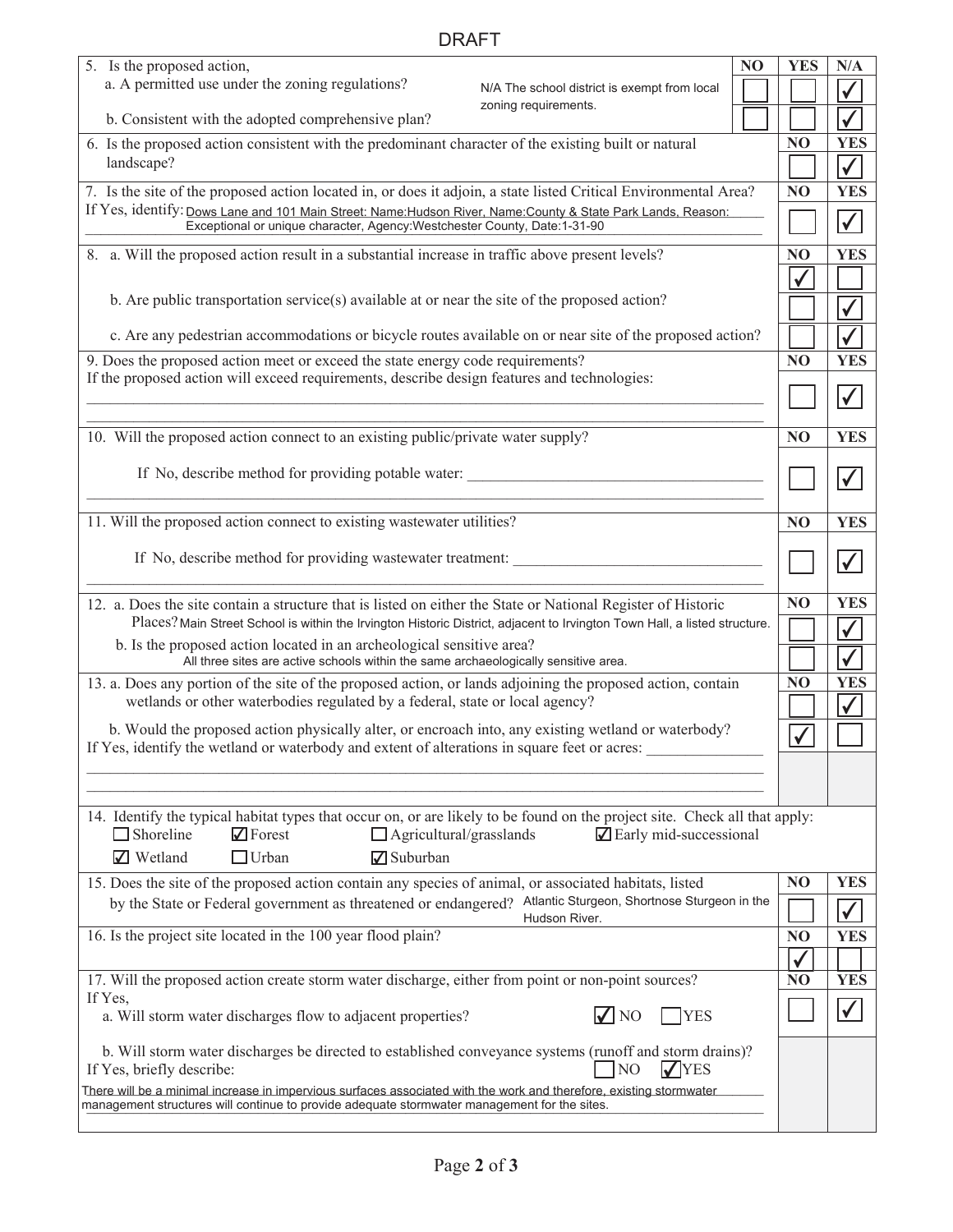## DRAFT

| 18. Does the proposed action include construction or other activities that result in the impoundment of<br>water or other liquids (e.g. retention pond, waste lagoon, dam)?                                                                                       | NO. | <b>YES</b> |
|-------------------------------------------------------------------------------------------------------------------------------------------------------------------------------------------------------------------------------------------------------------------|-----|------------|
|                                                                                                                                                                                                                                                                   |     |            |
| 19. Has the site of the proposed action or an adjoining property been the location of an active or closed<br>solid waste management facility?                                                                                                                     | NO. | <b>YES</b> |
|                                                                                                                                                                                                                                                                   |     |            |
| 20. Has the site of the proposed action or an adjoining property been the subject of remediation (ongoing or<br>completed) for hazardous waste?                                                                                                                   | NO  | <b>YES</b> |
| If Yes, describe:<br>Near Dow's Lane/ 101 Main Street: B00004, Irvington Waterfront Park; primary contaminants were metals and PAH's. Site has<br>been remediated. 546031: Hudson River PCB Sediments; fish consumption restrictions and recreation implications. |     |            |
| I AFFIRM THAT THE INFORMATION PROVIDED ABOVE IS TRUE AND ACCURATE TO THE BEST OF MY<br><b>KNOWLEDGE</b>                                                                                                                                                           |     |            |
| Date:                                                                                                                                                                                                                                                             |     |            |

 $\mathcal{A}$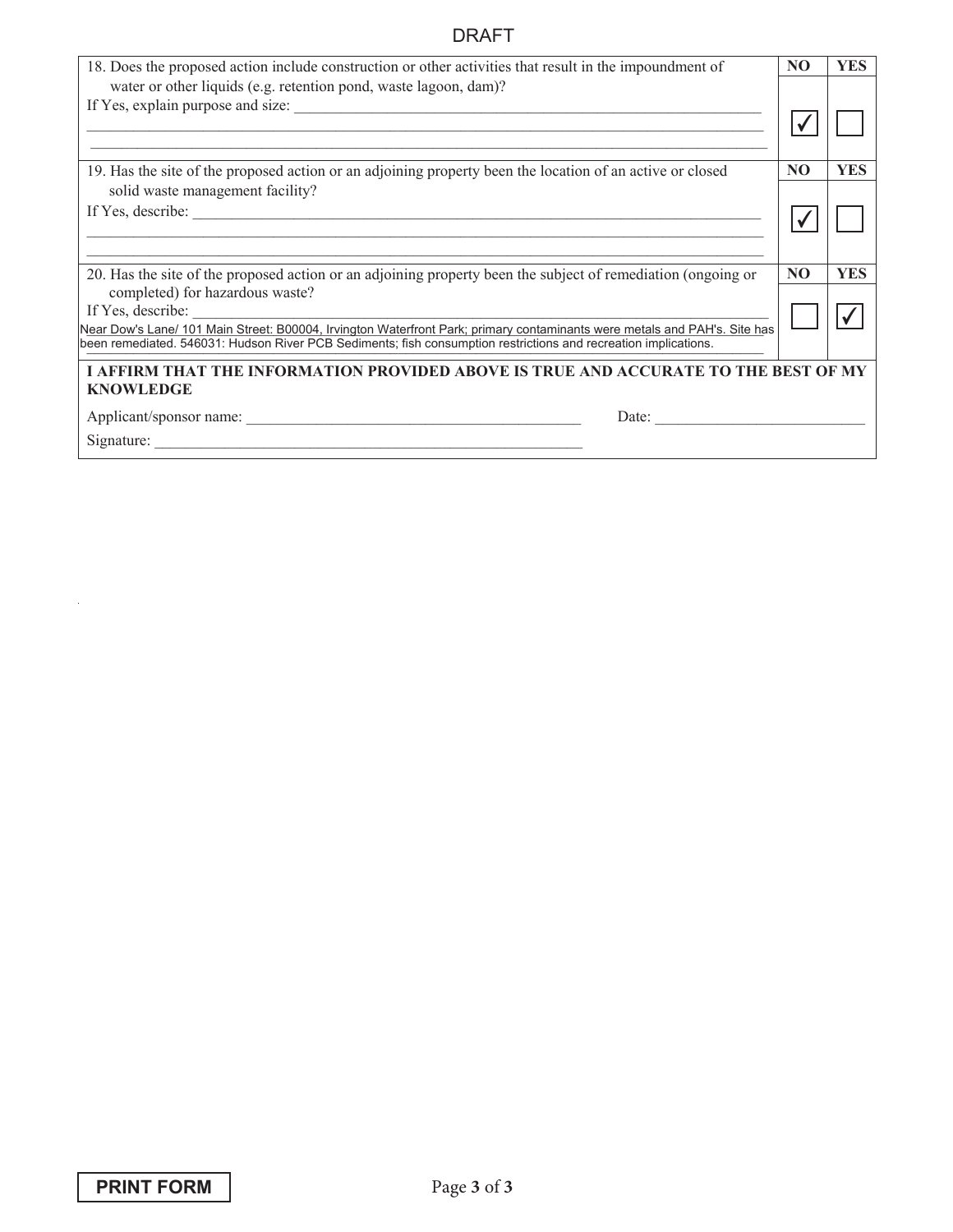

| Part 1 / Question 7 [Critical Environmental<br>Area]              | Yes                                                                                                                                        |
|-------------------------------------------------------------------|--------------------------------------------------------------------------------------------------------------------------------------------|
| Part 1 / Question 7 [Critical Environmental<br>Area - Identify]   | Name: Hudson River, Name: County & State Park Lands, Reason: Exceptional<br>or unique character, Agency: Westchester County, Date: 1-31-90 |
| Part 1 / Question 12a [National Register of<br>Historic Places]   | No                                                                                                                                         |
| Part 1 / Question 12b [Archeological Sites]                       | Yes                                                                                                                                        |
| Part 1 / Question 13a [Wetlands or Other<br>Regulated Waterbodies | Yes - Digital mapping information on local and federal wetlands and<br>waterbodies is known to be incomplete. Refer to EAF Workbook.       |
| Part 1 / Question 15 [Threatened or<br><b>Endangered Animal]</b>  | Yes                                                                                                                                        |
| Part 1 / Question 15 [Threatened or<br>Endangered Animal - Name]  | Atlantic Sturgeon, Shortnose Sturgeon                                                                                                      |
| Part 1 / Question 16 [100 Year Flood Plain]                       | No                                                                                                                                         |
| Part 1 / Question 20 [Remediation Site]                           | Yes                                                                                                                                        |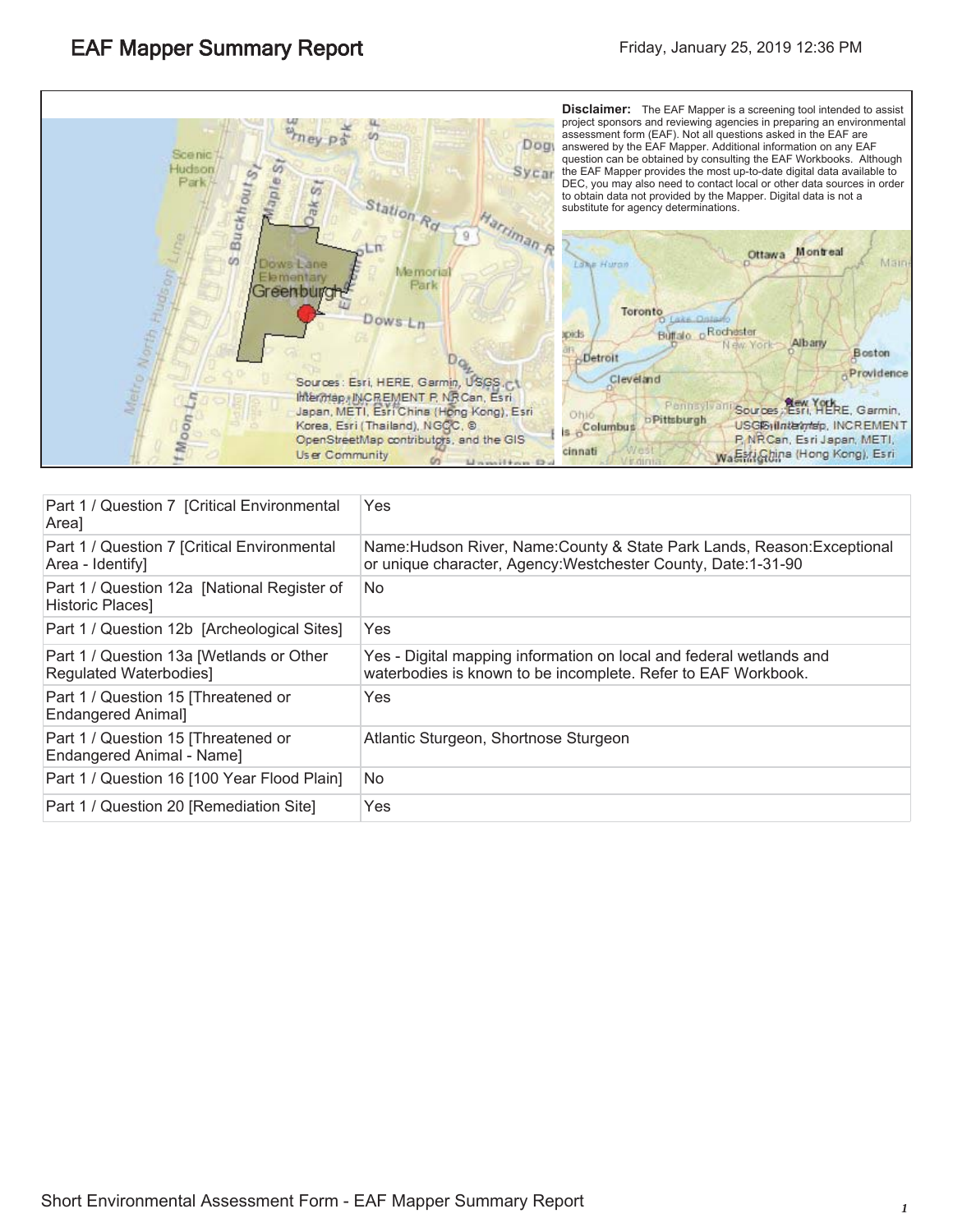

| Part 1 / Question 7 [Critical Environmental<br>Areal               | Yes.                                                                                                                                       |
|--------------------------------------------------------------------|--------------------------------------------------------------------------------------------------------------------------------------------|
| Part 1 / Question 7 [Critical Environmental<br>Area - Identify]    | Name: Hudson River, Name: County & State Park Lands, Reason: Exceptional<br>or unique character, Agency: Westchester County, Date: 1-31-90 |
| Part 1 / Question 12a [National Register of<br>Historic Places]    | No                                                                                                                                         |
| Part 1 / Question 12b [Archeological Sites]                        | <b>Yes</b>                                                                                                                                 |
| Part 1 / Question 13a [Wetlands or Other<br>Regulated Waterbodies] | Yes - Digital mapping information on local and federal wetlands and<br>waterbodies is known to be incomplete. Refer to EAF Workbook.       |
| Part 1 / Question 15 [Threatened or<br><b>Endangered Animal]</b>   | Yes                                                                                                                                        |
| Part 1 / Question 15 [Threatened or<br>Endangered Animal - Name]   | Atlantic Sturgeon, Shortnose Sturgeon                                                                                                      |
| Part 1 / Question 16 [100 Year Flood Plain]                        | No                                                                                                                                         |
| Part 1 / Question 20 [Remediation Site]                            | No                                                                                                                                         |
|                                                                    |                                                                                                                                            |